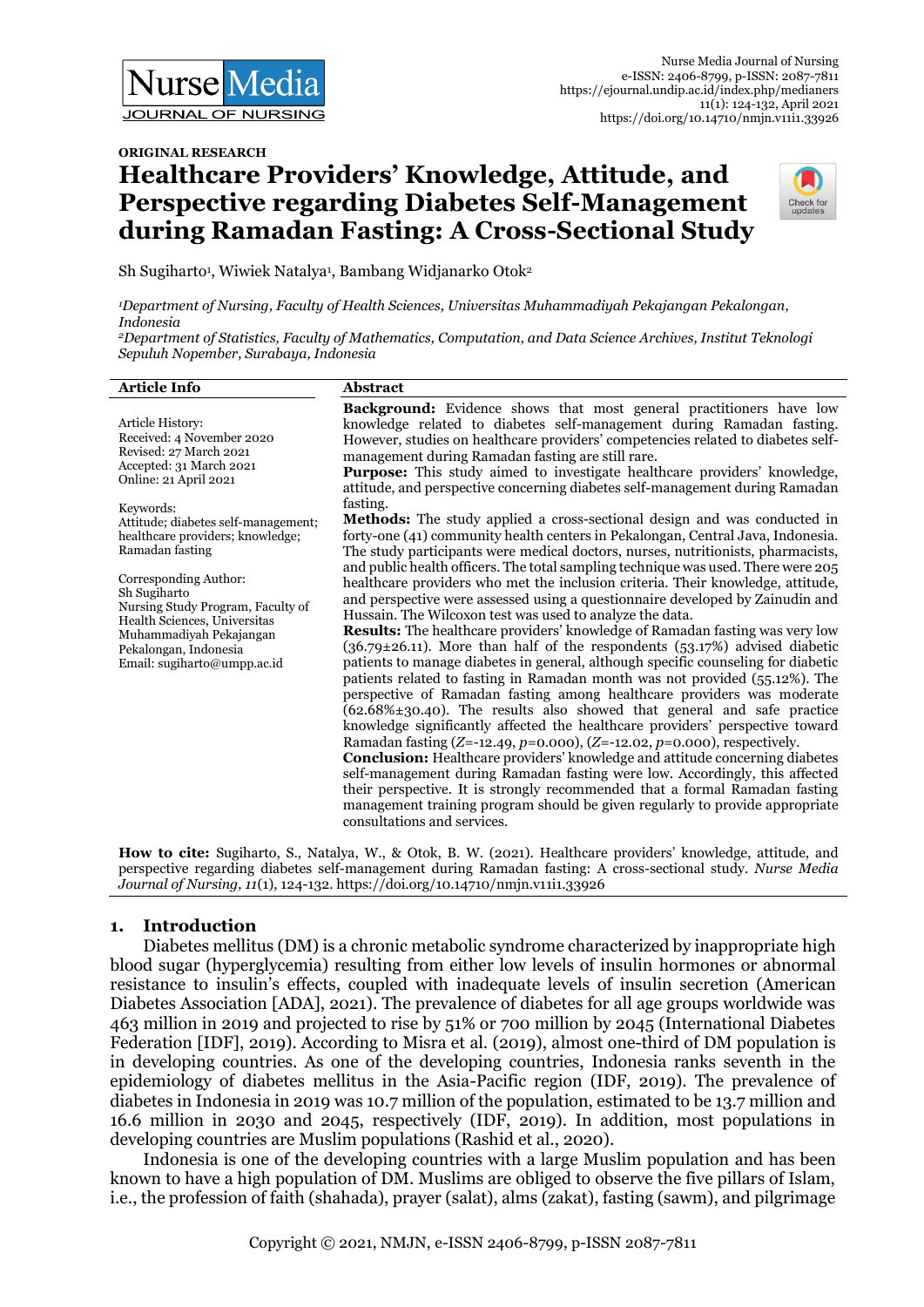to Mecca (hajj). Fasting during the month of Ramadan is the fourth pillar of Islam, and it is obligatory for all Muslims. However, fasting requires restriction from food and drink from dawn to sunset. According to Ghani (2013), 93% of Muslims are fasting during Ramadan worldwide, especially among Muslims in Asia. In addition, 99% of Indonesian Muslims were observed fasting during Ramadan (Bell, 2012). In Islam, certain groups are allowed not to do fasting. They are the older people with severe illness or mental disorders, people traveling, and women who are pregnant, breastfeeding, or menstruating (Hanif et al., 2020).

For some diabetic patients, fasting is a kind of honor and faith to miss. According to Salti et al. (2004), around 42.8% of Type 1 Diabetes Mellitus (T1DM) and 78.7% of Type 2 Diabetes Mellitus (T2DM) were doing fasting every year. Most T2DM patients did fasting for at least 15 days (Babineaux et al., 2015) to 25 days of the month (Kaplan & Afandi, 2015). There are so many reasons they break from fast since fasting for people with diabetes can lead to a high risk of hypoglycemia, hyperglycemia, diabetic ketoacidosis, dehydration, and thrombosis (Deeb et al., 2017; Eid et al., 2017; Gad et al., 2020; Kaplan & Afandi, 2015). Hence, to minimize these complications and fast safely, individual guidance and advice from healthcare providers are required to enhance their knowledge (Eid et al., 2017; Tourkmani et al., 2018).

Sufficient knowledge can be obtained through structured health education (Rashid et al., 2020). Furthermore, structured health education of pre-Ramadan fasting is mandatory. This course includes a meal plan, physical activity, blood glucose monitoring, medication adjustment, and adverse effects such as dehydration, hypoglycemia, and hyperglycemia (Bravis et al., 2010; Jamoussi et al., 2017; Rashid et al., 2020). Another required topic includes information on risks and indications of breaking fast (IDF, 2019; Pinelli & Jaber, 2011). The benefits of Ramadan fasting preparedness for T2DM patients are improvement of HbA1c, loss of body weight, and decrease in lipid profile (AlAlwan & Banyan, 2010; Bravis et al., 2010; Jamoussi et al., 2017). To get these beneficial results, structured health education must be delivered by competent healthcare providers (HCP).

Unfortunately, studies show that not all HCPs are knowledgeable. Lack of knowledge related to diabetes self-management during Ramadan fasting among general practitioners (GPs) and among pharmacists was reported by Gaborit et al. (2011) and Amin and Chewning (2014), respectively. Another evidence shows that GPs' knowledge related to fasting complications and fasting exemption was low (Beshyah et al., 2017). Lack of knowledge related to the basic concepts of diabetes and Ramadan, dietary modification, and drug dosage adjustment during Ramadan was also found among GPs in Pakistan (Ahmedani et al., 2016). Accordingly, basic training of diabetes self-management related to Ramadan fasting for HCPs was strongly recommended to increase their knowledge and skills (Ahmedani et al., 2016; Gaborit et al., 2011; Hanif et al., 2020).

Previous studies mostly focused on examining GPs' and pharmacists' knowledge related to diabetes self-management during Ramadan fasting. However, diabetic patients are not only treated by the two professions. Like in Indonesia, diabetic patients are served under chronic illnesses service program (PROLANIS) by a team consisting of a medical doctor, a nurse, a nutritionist, a pharmacist, and a public health officer. Unfortunately, there has been no previous research conducted in Indonesia to explore knowledge, attitude, and perspective related to diabetes self-management during Ramadan fasting among these team members. Therefore, this study aimed to investigate healthcare providers' knowledge, attitude, and perspective related to diabetes self-management during Ramadan fasting.

#### **2. Methods**

*2.1 Research design* 

The study applied a cross-sectional design.

#### *2.2 Setting and sample*

The study was conducted from September to December 2019. The respondents were selected purposively from forty-one (41) community health centers in Pekalongan, Central Java, Indonesia. They were medical doctors, nurses, nutritionists, pharmacists, and public health officers. These health professions were parts of PROLANIS, which provided chronic care for T2DM and hypertension. The inclusion criteria of the respondents were a member of person-incharge (PIC) of PROLANIS, with age  $\geq 18$  years old. The respondents who were on leave for more than two months were excluded. Accordingly, the sample size was 205, coming from 5 healthcare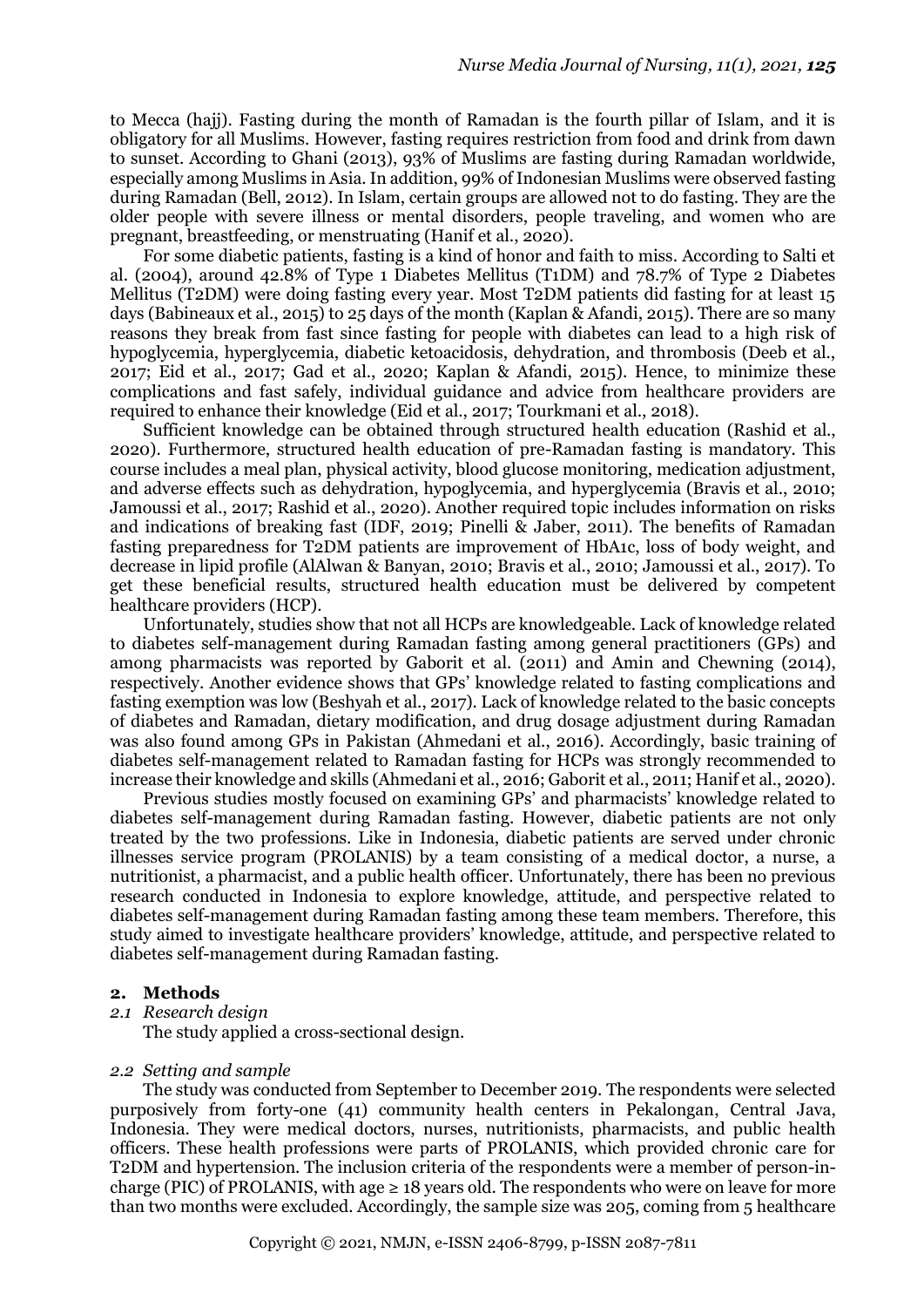providers multiplied by 41 community health centers. The total sampling technique was used to obtain the respondents.

#### *2.3 Measurement and data collection*

The questionnaire was adapted from Zainudin and Hussain (2017). It consists of 25 items asking about Ramadan fasting for diabetic patients from the HCPs' perspective. This questionnaire is divided into three dimensions. The first dimension consists of 7 items assessing knowledge of the pathophysiology of fasting and general knowledge of Ramadan. The second dimension consists of 11 items assessing knowledge of safe practices and management of diabetes during Ramadan. The scoring of these two dimensions is 1 for the correct answer and 0 for the wrong answer. The total value of both dimensions reflects the perspective of HCPs in the management of diabetes during Ramadan. The questionnaire was translated by the author into Bahasa Indonesia using a simple translation. The Cronbach's α of these 18 items was 0.62, meaning that the instrument was moderately reliable. The Pearson correlation ranged from 0.183 to 0.559. The r-table of 205 participants with a 5% level of significance was 0.113. Accordingly, all items were valid because the value was >0.113. The third dimension consists of 3 items assessing the attitude on the management of diabetes during Ramadan. This dimension was assessed but not scored. Five items asking the directions on how to do fasting in Ramadan (i.e., abstaining from food, oral fluids, medication, fasting for approximately 14 hours annually, and 29 consecutive days) were modified. The reasons underlying the modification of these items were as follows: (1) these items cover basic knowledge about the rules of Ramadan fasting that was quite easy and well-known among Indonesians, who were mostly Muslims; (2) it was more essential to ask specific questions related to knowledge of diabetes management during Ramadan; and (3) if these items were retained, the result could not depict the basic knowledge of diabetes management during Ramadan.

Prior to data collection, the primary investigator (PI) shared the information about the study project and schedule through the PROLANIS WhatsApp group. As scheduled, the PI and research assistant (RA) went to 41 community health centers to meet the respondents. Informed consent was signed by the respondents who met the inclusion and exclusion criteria and were willing to join the study. Moreover, the respondents were explained about the questionnaire and asked to fill out the questionnaire. RA checked the questionnaire and summarized the results into excel.

#### *2.4 Data analysis*

Data were analyzed using the IBM SPSS statistics version 23.0. The characteristics of respondents were analyzed using descriptive statistics. Categorical data were analyzed using percentages and frequencies, while mean and standard deviations were used to analyze continuous data. Since the result of the Kolmogorov-Smirnov test was not significant (*p*=0.000), the data of basic knowledge, knowledge of safe practice, and perspective were not normally distributed. As a result, the Wilcoxon test was used to examine the correlation between knowledge and healthcare providers' perspective of Ramadan fasting.

#### *2.5 Ethical considerations*

The ethical clearance was obtained from the Research Ethics Committee of Universitas Islam Sultan Agung (Reference number 267/A.1/FIK-SA/VII/2019). The permission to modify the items was obtained from the original author through personal communication. The potential respondents who agreed to join the study then signed the informed consent.

#### **3. Results**

#### *3.1 Characteristics of respondents*

Two hundred and five healthcare providers participated in this study. The characteristics of the respondents were presented in Table 1. The mean age was 36.25 years (standard deviation  $[SD]=8.43$ ). The mean of work experience was 1.8 years  $(SD=1.2)$ . More than one-third (156) of the respondents were female and more than half (130) of the respondents had a bachelor degree. The majority of the respondents were Muslim (97.6%). There were no healthcare providers who had prior education on diabetes management in Ramadan, and 37.5 % of the participants learned individually by searching for information from online sources.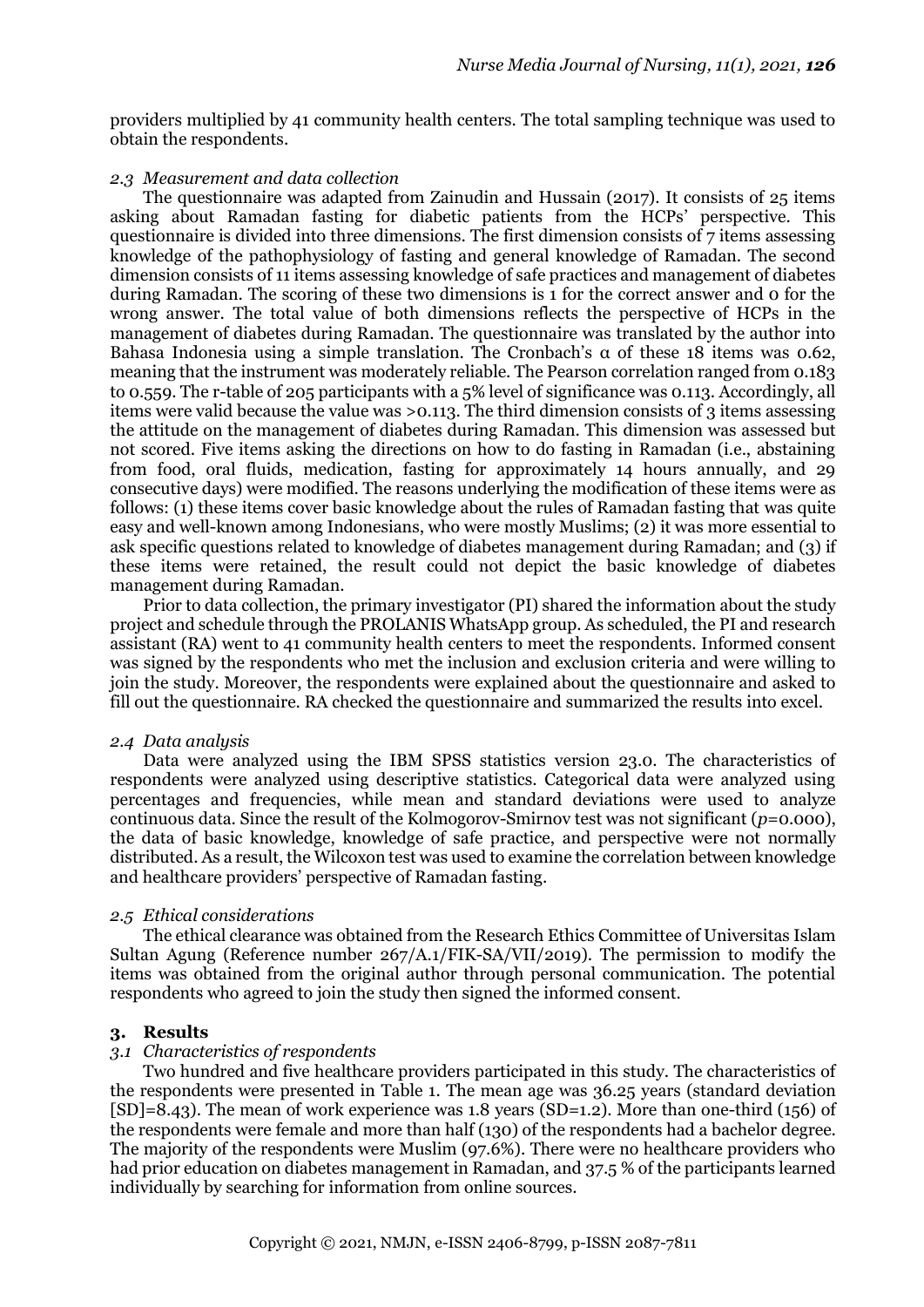| Variable                  | f              | %    | Mean  | SD   |
|---------------------------|----------------|------|-------|------|
| Age (years)               |                |      | 36.25 | 8.43 |
| Working experience (year) |                |      | 1.8   | 1.2  |
| Gender                    |                |      |       |      |
| Female                    | 156            | 76.1 |       |      |
| Male                      | 49             | 23.9 |       |      |
| Education                 |                |      |       |      |
| Master                    | $\overline{2}$ | 1.0  |       |      |
| Bachelor                  | 130            | 63.4 |       |      |
| Diploma                   | 73             | 35.6 |       |      |
| Religion                  |                |      |       |      |
| Muslim                    | 200            | 97.6 |       |      |
| Protestant                | 3              | 1.4  |       |      |
| Catholic                  | $\overline{2}$ | 1.0  |       |      |
| Training-joined           |                |      |       |      |
| Never                     | 128            | 62.5 |       |      |
| Self-learning             | 77             | 37.5 |       |      |
| SD=Standard deviation     |                |      |       |      |

**Table 1.** Characteristics of respondents (n=205)

### *3.2 Knowledge, attitude, and perspective of Ramadan fasting*

Table 2 shows that the healthcare providers' knowledge of Ramadan fasting was 36.79 (SD=26.11). However, the healthcare providers' knowledge of safe practice and management of diabetes during Ramadan was 79.16 (SD=19.84). The healthcare providers' perspective of Ramadan Fasting was 62.68% (SD=30.40). As Table 3 indicates, 109 respondents stated that before the Ramadan month was coming, they advised the diabetic patients to manage diabetes and/or adjust their medication during fasting. Moreover, 55.12% (113) respondents did not provide specific counseling for diabetic patients related to fasting in Ramadan month. The most dominant reason was the lack of specific knowledge and lack of experience in practice. Only 13.66% (28) of the respondents encountered people with diabetes complications during fasting in Ramadan.

**Table 2**. Healthcare providers' knowledge and perspective of Ramadan fasting

| Variable                                                                     | Mean $(SD)$   |
|------------------------------------------------------------------------------|---------------|
| Knowledge of the pathophysiology of fasting and general knowledge of Ramadan | 36.79(26.11)  |
| Knowledge of safe practices and management of diabetes during Ramadan        | 79.16 (19.84) |
| Healthcare providers' perspective of Ramadan fasting                         | 62.68(30.40)  |

**Table 3**. Attitudes of respondents on the management of diabetes during Ramadan

| Attitude variable                                                 | Yes        | No          |  |
|-------------------------------------------------------------------|------------|-------------|--|
|                                                                   | $n(\%)$    | $n(\%)$     |  |
| Did you advise your patients on how to manage diabetes and/or     | 109(53.17) | 96(46.83)   |  |
| adjust their diabetes medication when fasting during previous     |            |             |  |
| Ramadan?                                                          |            |             |  |
| Would you provide specific counseling for people with diabetes on | 92(44.88)  | 113(55.12)  |  |
| fasting in Ramadan?                                               |            |             |  |
| Have you encountered people with diabetes complications during    | 28(13.66)  | 177 (86.34) |  |
| fasting in Ramadan?                                               |            |             |  |

*3.3 The correlation between knowledge and perspective of Ramadan fasting*

The results showed that basic knowledge and knowledge of safe practice significantly affected healthcare providers' perspective of Ramadan fasting (Z=-12.49, *p*=0.000), (Z=-12.02, *p*=0.000), respectively (Table 4).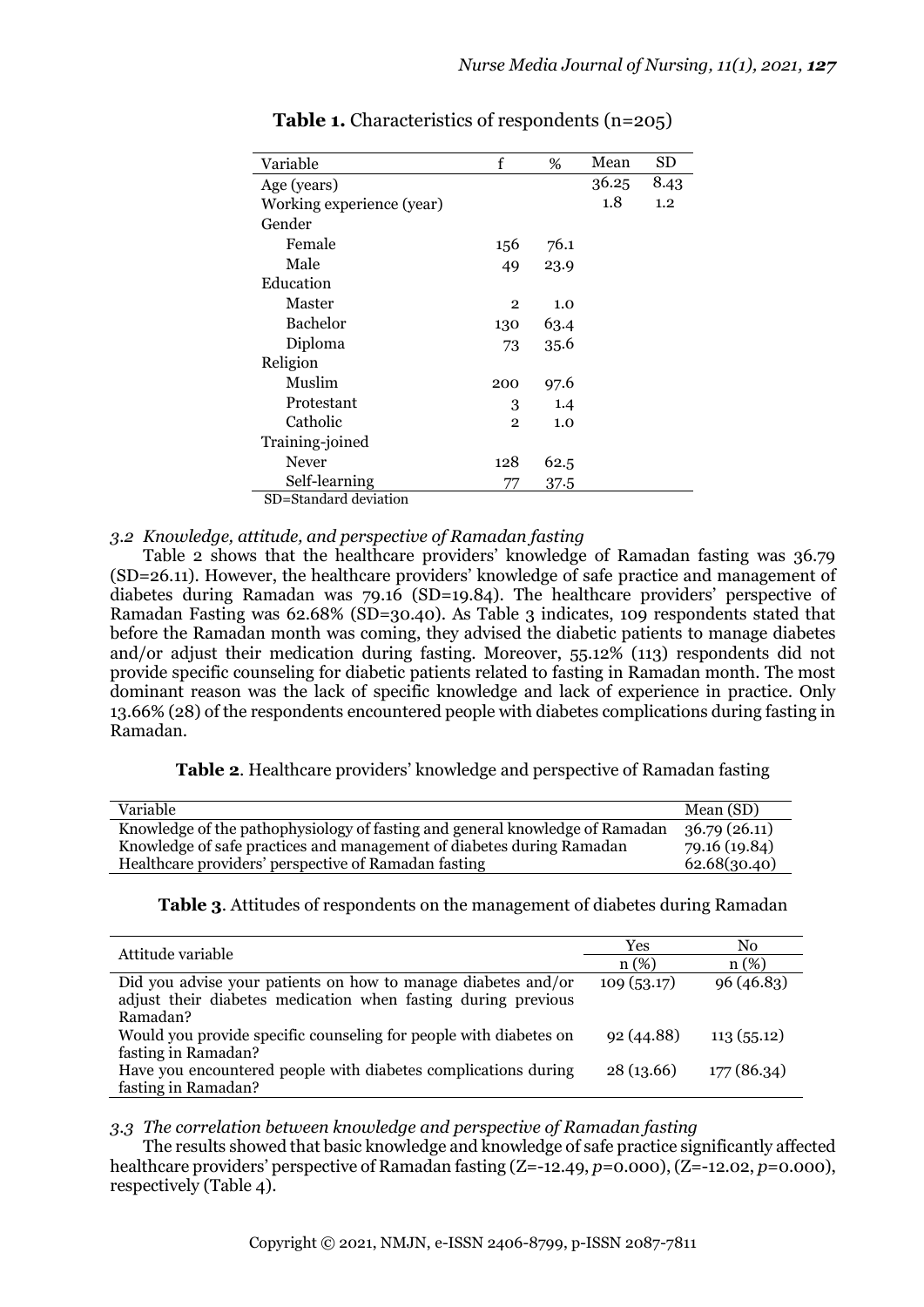|                                             | Healthcare providers' perspective of Ramadan Fasting |          |  |
|---------------------------------------------|------------------------------------------------------|----------|--|
|                                             |                                                      |          |  |
| Knowledge of the pathophysiology of fasting | $-12.49$                                             | $0.000*$ |  |
| and general knowledge of Ramadan            |                                                      |          |  |
| Knowledge of safe practices and management  | $-12.02$                                             | $0.000*$ |  |
| of diabetes during Ramadan                  |                                                      |          |  |

| Table 4. The correlation between knowledge and perspective of Ramadan fasting |  |  |  |
|-------------------------------------------------------------------------------|--|--|--|
|                                                                               |  |  |  |

\*Wilcoxon test

#### **4. Discussion**

The study results showed that the HCPs lacked knowledge in the pathophysiology of fasting and general knowledge of Ramadan fasting for diabetic patients, although they had good knowledge on safe practice and management of diabetes during Ramadan. General diabetes management was mostly advised by the HCPs rather than specific counseling related to fasting in Ramadan. The result also showed that the perspective of Ramadan fasting among HCPs was influenced by knowledge.

### *4.1 Knowledge, attitude, and perspective of Ramadan fasting*

The result showed that the knowledge of the pathophysiology of fasting and general knowledge of Ramadan among HCPs was suboptimal. This result aligns with the study conducted in Pakistan (Ahmedani et al., 2016) and Egypt (Amin & Chewning, 2014). According to these two studies, no training program offered in these countries contributed to the lack of knowledge among HCPs. The lack of knowledge among Indonesian HCPs is also related to the availability of a formal training program. The majority of HCPs did not receive training programs nor attend workshops related to diabetes management during Ramadan fasting. Only few HCPs stated that they learned independently through the internet or journal articles that they read. Their basic knowledge of Ramadan fasting was based on the respondents' experience as Muslims. This assumption was supported by the result that almost all respondents were Muslim. Generally, Muslims have significant knowledge of Ramadan-specific diabetes management (Amin & Chewning, 2014). Another reason is that Indonesia has a dominant Muslim population. Accordingly, most of the population is familiar with fasting in Ramadan. However, not all Muslims and HCPs are knowledgeable regarding the pathophysiology of fasting and diabetes (Ahmedani et al., 2016; Gaborit et al., 2011; Hanif et al., 2020).

On the contrary, the HCPs' knowledge of safe practices and management of diabetes during Ramadan was above the average. The possible reasons were because the majority of the HCPs were Muslim with a higher educational background, and they mostly had a 2-year experience of becoming a PIC. The lack of HCPs' knowledge is related to their services, such as giving advice regarding Ramadan-specific diabetes management (Almalki et al., 2018) and insufficient education (Hassan et al., 2014; Malek et al., 2019; Masood et al., 2014). Pre-Ramadan education among diabetic patients is the responsibility of all PICs of PROLANIS. Structured and proper education of self-management during Ramadan fasting would improve the patients' skills, which impacts safe fasting to reduce morbidity and mortality (Almansour et al., 2017).

Most of the HCPs stated that they advised their patients to manage diabetes in a simple way during Ramadan. On the contrary, the HCPs would not give counseling related to selfmanagement during Ramadan. This result aligns with a study conducted by Ali et al. (2016). In their study, healthcare providers did not give any health education related to diabetes selfmanagement during Ramadan (Ali et al., 2016). One reason why the HCPs did not give consultation related to diabetes management during Ramadan fasting is that they are not confident due to their lack of knowledge of diabetes and Ramadan (Ahmedani et al., 2016; Gaborit et al., 2011; Hanif et al., 2020). Communication skill is also an essential skill for delivering the message during a consultation (Widyarani et al., 2020). Therefore, It is important to improve HCPs' knowledge and skills concerning diabetes and Ramadan. This is also recommended by Ahmedani et al. (2016) and Zainudin & Hussain (2017).

The study result showed that HCPs' perspective of Ramadhan fasting was tolerable. The individuals' perspective is influenced by their knowledge, experience, and culture (Almansour et al., 2017). Another factor is cultural competence (Beshyah et al., 2018). HCPs should have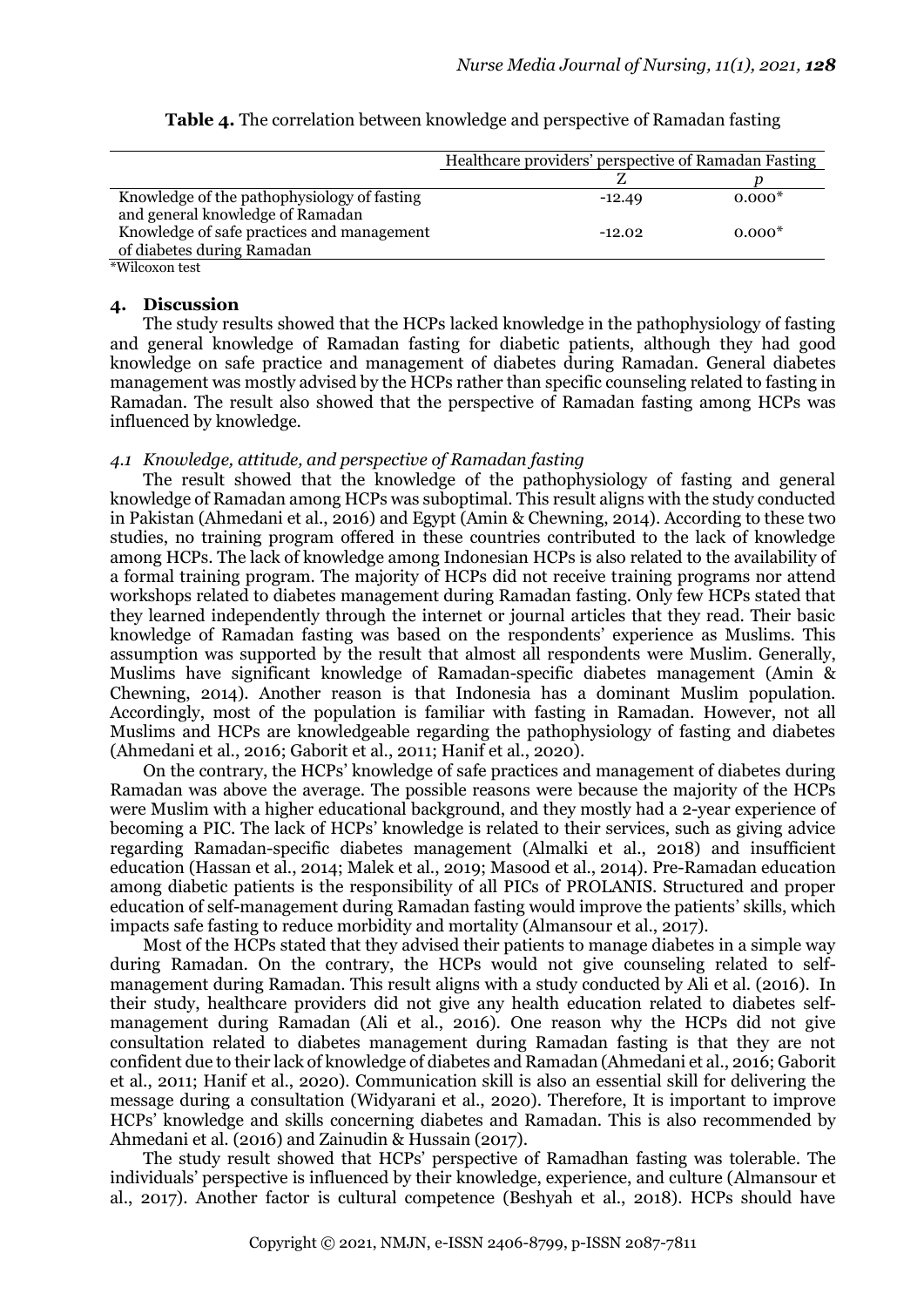knowledge in relation to taking care of diabetic patients during Ramadan (Gaborit et al., 2011; Hanif et al., 2020). Furthermore, religiosity also plays a key role in the perspective of HCPs (Almansour et al., 2017; Ismail et al., 2015).

#### *4.2 The correlation between knowledge and perspective of Ramadan fasting*

There was a statistically significant correlation between knowledge and perspective of Ramadan fasting among HCPs. This result proved that HCPs' perspective was influenced by their basic knowledge of diabetes management during Ramadan fasting. As mentioned above, several factors contributed to the HCPs' perspective (Almansour et al., 2017; Beshyah et al., 2018; Ismail et al., 2015). In this study, the HCPs' perspective is related to their basic knowledge of Ramadan fasting as a Muslim. Even though the HCP is not a Muslim, he/she is familiar with Ramadan fasting since, in Indonesia, this is an annual religious event.

Perspective means an individual's point of view of an object (Cambridge Dictionary, 2021). The HCPs' perspective was influenced by their characteristics, including experience, educational background, religion, and training program. Knowledge is a cornerstone and plays an important role in HCPs' perspective. In this study, the majority of respondents were bachelor and master in education. In addition, some respondents were self-learned related to diabetes management during Ramadan fasting. Probably, their education and basic knowledge influence their perspective. The HCPs' experience was almost two years on average, arranged from one to five years. This sufficient experience can affect the HCPs' perspective. More experienced HCPs, more tolerable and wise they made a decision (Adler-Lazarovits & Weintraub, 2019).

Another determinant factor is culture and religiosity. The HCPs' culturally-competence is an essential skill to deliver an appropriate treatment or intervention (Lagisetty et al., 2017; Sirois et al., 2013). In other words, culture is a social behavior and norms, that whether it is realized or not, influence our perspective, likewise, religiosity. In this study, almost all respondents were Muslim. Accordingly, the thought of Islam impacts the HCPs' knowledge of Ramadan fasting (Abolaban & Al-Moujahed, 2017). However, they did not have specific knowledge in diabetes management during Ramadan fasting. Therefore, knowledge of diabetes management during Ramadan fasting among HCPs is demanding. It can open their horizon to provide safe and healthy intervention (Mubeen et al., 2012).

#### **5. Implication and limitation**

The findings in this study can be used as a basis for formulating policies and improving the skills of PICs of the PROLANIS. There are several limitations of the study. Firstly, the study did not conduct a subgroup analysis. Accordingly, the knowledge, attitude, and perspective among provisions were not comparable. Second, the study project was announced through the Whatsapp group in advance. This could yield bias as some participants may be learned about the topic before answering the questionnaire. To ensure the results, the PI and RA accompanied the participants when they were filling out the questionnaire. Lastly, the questionnaire was simply translated from the original English version to the Indonesian version without back-translation. However, some items had been culturally modified. The reliability and validity tests were also conducted.

#### **6. Conclusion**

In conclusion, knowledge had a positive effect on the perspective of diabetes selfmanagement during Ramadan fasting. In addition, specific counseling related to diabetes management during fasting in Ramadan was still rarely carried out through general advice on diabetes management was mostly provided. Based on this study, several recommendations are proposed: (1) As a professional, HCPs should actively update their knowledge and skills; (2) Education should be continuously provided to PICs of PROLANIS especially related to diabetes self-management education and support; (3) HCPs should always assess patients' knowledge and attitude regarding diabetes self-management during Ramadan fasting to give proper education and counseling to ensure safe fasting practices; and (4) Researchers should explore the diabetic patients' knowledge, attitude, and practice in diabetes management during Ramadan fasting.

#### **Acknowledgment**

The authors would like to thank Universitas Muhammadiyah Pekajangan Pekalongan.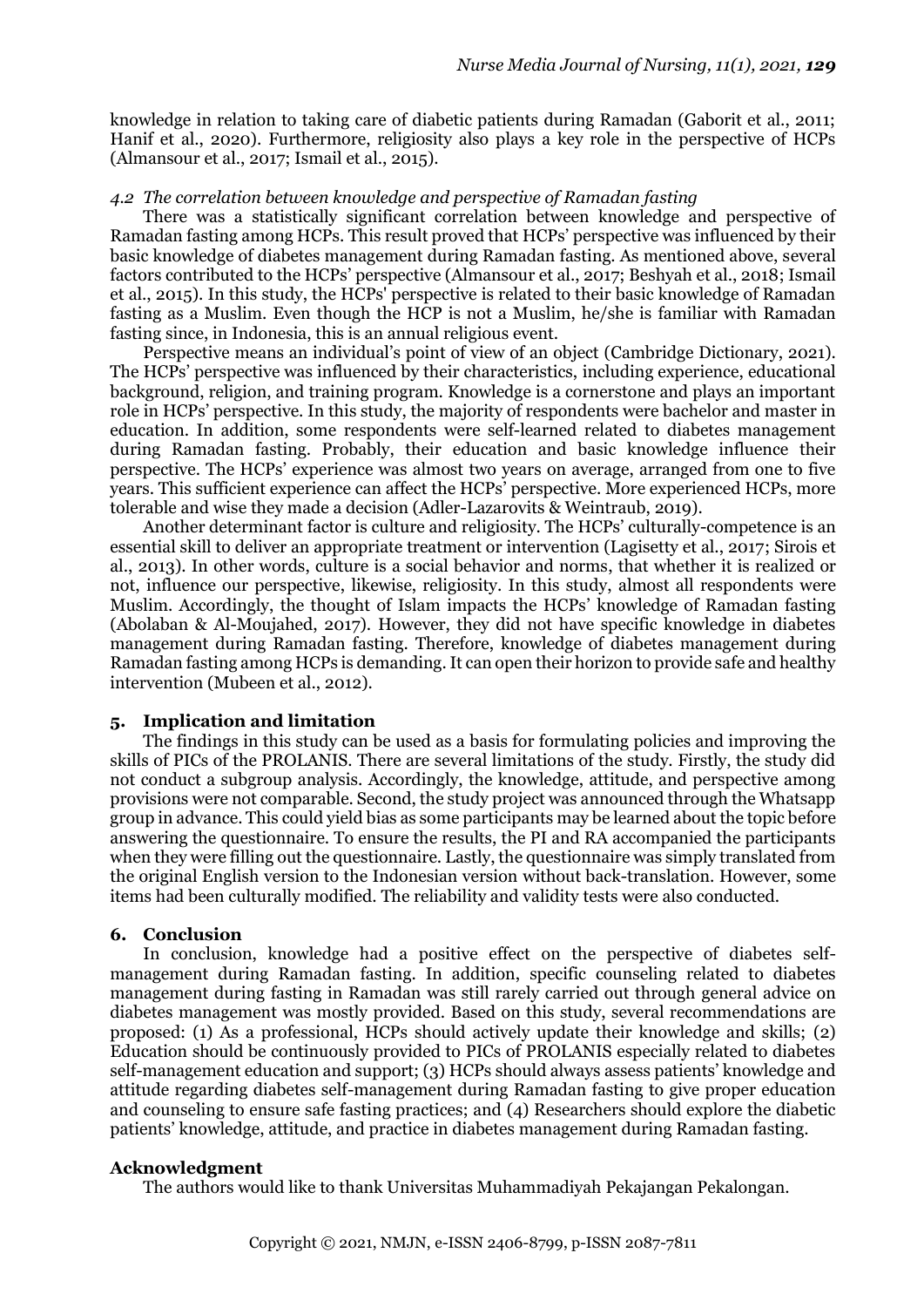## **Conflict of interest**

The authors declared no potential conflicts of interest with respect to the research, authorship, and/or publication of this study.

# **References**

- Abolaban, H., & Al-Moujahed, A. (2017). Muslim patients in Ramadan: A review for primary care physicians. *Avicenna Journal of Medicine, 7*(3), 81-87. https://doi.org/10.4103/ajm.AJM\_76\_17
- Adler-Lazarovits, C., & Weintraub, A. Y. (2019). Physicians' attitudes and views regarding religious fasting during pregnancy and review of the literature. *European Journal of Obstetrics & Gynecology and Reproductive Biology, 233,* 76-80. https://doi.org/10.1016/j.ejogrb.2018.12.015
- Ahmedani, M. Y., Hashmi, B. Z., & Ulhaque, M. S. (2016). Ramadan and diabetes knowledge, attitude, and practices of general practitioners: A cross-sectional study. *Pakistan Journal of Medical Sciences, 32*(4), 5. https://doi.org/10.12669/pjms.324.9904
- AlAlwan, I., & Banyan, A. A. (2010). Effects of Ramadan fasting on children with Type 1 diabetes. *International Journal of Diabetes Mellitus, 2*(2010), 127-129. https://doi.org/10.1016/j.ijdm.2010.05.009
- Ali, M., Adams, A., Hossain, M. A., Sutin, D., & Han, B. H. (2016). Primary care providers' knowledge and *practices* of diabetes management during Ramadan. *Journal of Primary Care Community Health, 7*(1), 33-37. https://doi.org/10.1177/2150131915601359
- Almalki, M. H., Hussen, I., Khan, S. A., Almaghamsi, A., & Alshahran, F. (2018). Assessment of Ramadan education and knowledge among diabetic patients. *Clinical Medicina Insights. Endocrinology and Diabetes, 11,* 1179551417751611. https://doi.org/10.1177/1179551417751611
- Almansour, H. A., Chaar, B., & Saini, B. (2017). Pharmacists' perspectives about their role in care of patients with diabetes observing Ramadan. *Research in Social Administrative Pharmacy, 13*(1), 109-122.https://doi.org/10.1016/j.sapharm.2016.02.006
- Amin, M. E. K., & Chewning, B. (2014). Community pharmacists' knowledge of diabetes management during Ramadan in Egypt. *International Journal of Clinical Pharmacist, 36,* 1213–1221. https://doi.org/10.1007/s11096-014-0019-6
- American Diabetes *Association* [ADA]. (2021). Standards of medical care in diabetes 2021. *Diabetes Care, 44*(Supplement 1), S1-S2. https://doi.org/10.2337/dc21-SINT
- Babineaux, S. M., Toaima, D., Boye, K. S., Zagar, A., Tahbaz, A., Jabbar, A., & Hassanein, M. (2015). *Multi*‐country retrospective observational study of the management and outcomes of patients with type 2 diabetes during Ramadan in 2010 (CREED). *Journal of Diabetic Medicine, 32*(6), 819-828. https://doi.org/10.1111/dme.12685
- Bell, J. (2012). *The world's Muslims: Unity and diversity*. Pew Research Center. https://www.pewresearch.org/wp-content/uploads/sites/7/2012/08/the-worlds-muslimsfull-report.pdf
- Beshyah, S. A., Farooqi, M. H., Farghaly, M., Abusnana, S., Al Kaabi, J. M., & Benbarka, M. M. (2017). Management of diabetes during Ramadan fasting: a comprehensive survey of physicians' knowledge, attitudes, and practices*. Ibnosina Journal of Medicine Biomedical Sciences, 9*(2), 28-36. https://doi.org/10.4103/1947-489X.210107
- Beshyah, S. A., Hajjaji, I. M., Ibrahim, W. H., Deeb, A., El-Ghul, A. M., Akkari, K. B., Tawil, A. A., Shlebak, A. (2018). The year in Ramadan fasting research (2017): A narrative review. *Ibnosina Journal of Medicine Biomedical Sciences, 10*(2), 39-53. https://doi.org/10.4103/ijmbs.ijmbs\_9\_18
- Bravis, V., Hui, E., Salih, S., Mehar, S., Hassanein, M., & Devendra, D. (2010). Ramadan Education and Awareness in Diabetes (READ) programme for muslims with type 2 diabetes who fast during Ramadan. *Diabetic Medicine, 27*(3), 327-331. https://doi.org/10.1111/j.1464-5491.2010.02948.x.
- Cambridge Dictionary. (2021). *Perspective.* Cambridge Dictionary. https://dictionary.cambridge.org/dictionary/english/perspective.
- Deeb, A., Al Qahtani, N., Akle, M., Singh, H., Assadi, R., Attia, S., Al Suwaidi, H., Hussain, T., & Naglekerke, N. (2017). Attitude, complications, ability of fasting and glycemic control in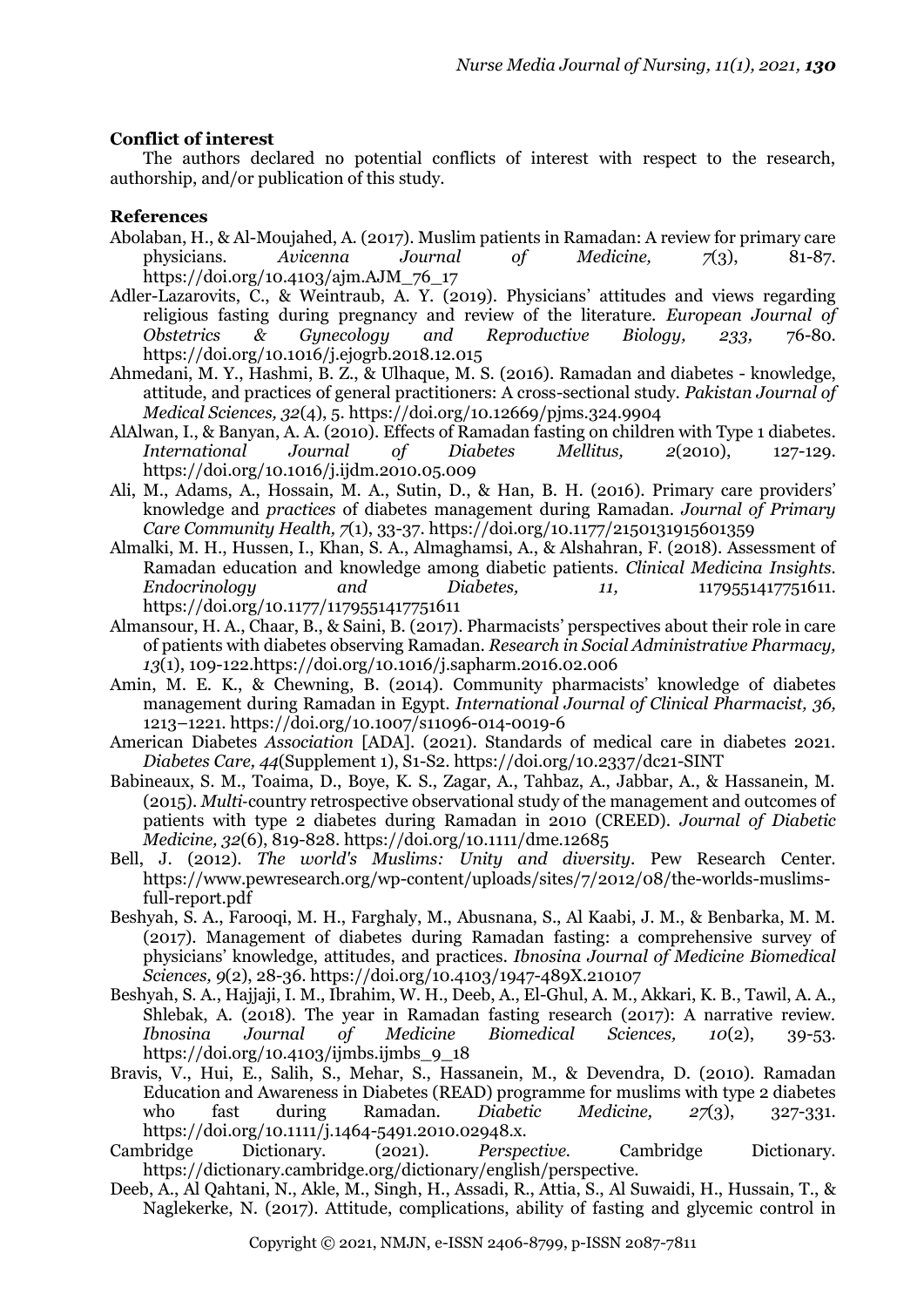fasting Ramadan by children and adolescents with type 1 diabetes mellitus. *Diabetes Research and Clinical Practice, 126,* 10-15. https://doi.org/10.1016/j.diabres.2017.01.015

- Eid, Y. M., Sahmoud, S. I., Abdelsalam, M. M., & Eichorst, B. (2017). Empowerment-based diabetes self-management education to maintain glycemic targets during Ramadan fasting in people with diabetes who are on conventional insulin: A feasibility study. *Diabetes Spectrum, 30*(1), 36-42. https://doi.org/10.2337/ds15-0058
- Gaborit, B., Dutour, O., Ronsin, O., Atlan, C., Darmon, P., Gharsalli, R., Pradel, V., Dadoun, F., & Dutour, A. (2011). Ramadan fasting with diabetes: An interview study of inpatients' and general practitioners' attitudes in the South of France. *Diabetes Metabolism, 37*(5), 395-402. https://doi.org/10.1016/j.diabet.2010.12.010
- Gad, H., Al-Muhannadi, H., Purra, H., Mussleman, P., & Malik, R. A. (2020). The effect of Ramadan focused education on patients with type 2 diabetes: A systematic review and metaanalysis. *Diabetes Research and Clinical Practice, 162,* 108122. https://doi.org/10.1016/j.diabres.2020.108122
- Ghani, F. (2013). *Most Muslims say they fast during Ramadan*. Pew Research Center. https://www.pewresearch.org/fact-tank/2013/07/09/global-median-of-93-of-muslimssay-they-fast-during-ramadan/
- Hanif, W., Patel, V., Ali, S. N., Karamat, A., Saeed, M., Hassanein, M., Syed, A., Chowdhury, T. A., Farooqi, A., & Khunti, K. (2020). The South Asian health foundation (UK) guidelines for managing diabetes during Ramadan. *Diabetes Research and Clinical Practice, 164*, 108145. https://doi.org/10.1016/j.diabres.2020.108145
- Hassan, A., Meo, S. A., Usmani, A. M., & Shaikh, T. J. (2014). Diabetes during Ramadan PREapproach model: Presentation, risk stratification, education. *European Review for Medical and Pharmacological Sciences, 18*(12), 1798-1805.
- International Diabetes Federation [IDF]. (2019). *Diabetes atlas* (9th ed.). International Diabetes Federation. https://diabetesatlas.org/en/
- Ismail, S., Hatthakit, U., & Chinawong, T. (2015). Caring science within Islamic contexts: A literature review. *Nurse Media Journal of Nursing, 5*(1), 34-47. https://doi.org/10.14710/nmjn.v5i1.10189
- Jamoussi, H., Othman, R. B., Chaabouni, S., Gamoudi, A., Berriche, O., Mahjoub, F., Sebai, I., & Amrouche, C. (2017). Interest of the therapeutic education in patients with type 2 diabetes observing the fast of Ramadan. *Alexandria Journal of Medicine, 53*(1), 71-75. https://doi.org/10.1016/j.ajme.2016.01.002
- Kaplan, W., & Afandi, B. (2015). Blood glucose fluctuation during Ramadan fasting in adolescents with type 1 diabetes: Findings of continuous glucose monitoring. *Diabetes Care, 38*(10), e162-e163. https://doi.org/10.2337/dc15-1108
- Lagisetty, P. A., Priyadarshini, S., Terrell, S., Hamati, M., Landgraf, J., Chopra, V., & Heisler, M. (2017). Culturally targeted strategies for diabetes prevention in minority population: A systematic review and framework. *Diabetes Education, 43*(1), 54-77. https://doi.org/10.1177/0145721716683811
- Malek, R., Hannat, S., Nechadi, A., Mekideche, F. Z., & Kaabeche, M. (2019). Diabetes and Ramadan - A multicenter study in Algerian population. *Diabetes Research and Clinical Practice, 150,* 322-330. https://doi.org/10.1016/j.diabres.2019.02.008
- Masood, S. N., Sheikh, M. A., Masood, Y., Hakeem, R., & Shera, A. S. (2014). Beliefs of people with diabetes about skin prick during Ramadan fasting. *Diabetes Care, 37*(4), e68-e69. https://doi.org/10.2337/dc13-2277
- Misra, A., Gopalan, H., Jayawardena, R., Hills, A. P., Soares, M., Reza‐Albarrán, A. A., & Ramaiya, K. L. (2019). Diabetes in developing countries. *Journal of Diabetes, 11*(7), 522-539. https://doi.org/10.1111/1753-0407.12913
- Mubeen, S. M., Mansoor, S., Hussain, A., & Qadir, S. (2012). Perceptions and practices of fasting in Ramadan during pregnancy in Pakistan. *Iran Journal of Nursing and Midwifery Research, 17*(7), 467-471.
- Pinelli, N. R., & Jaber, L. A. (2011). Practices of Arab American patients with type 2 diabetes mellitus during Ramadan. *Journal of Pharmacological Practice, 24*(2), 211-215. https://doi.org/10.1177/0897190010367432